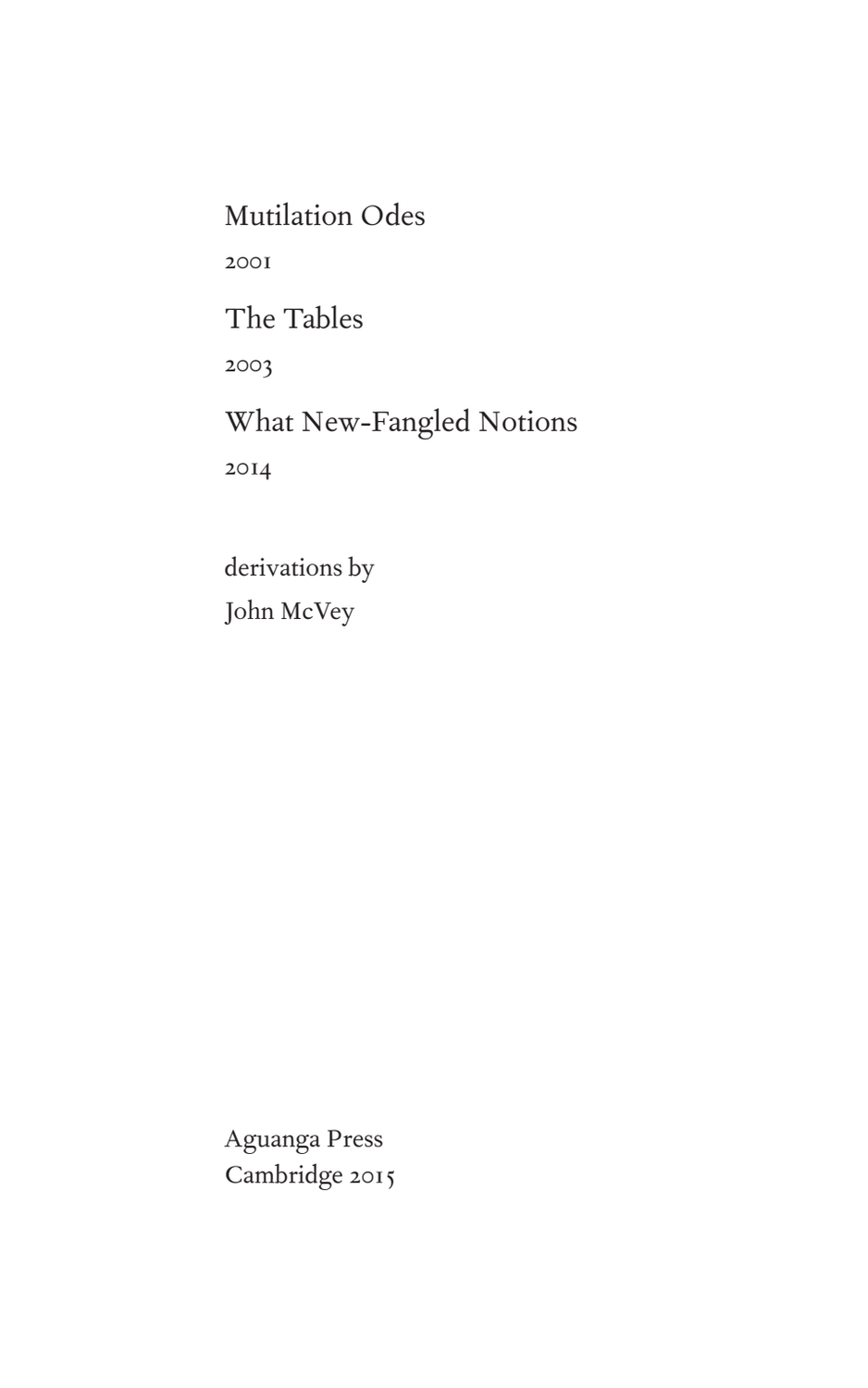*Mutilation Odes* 4

*The Tables* 22

*What New-Fangled Notions* 26

notes 36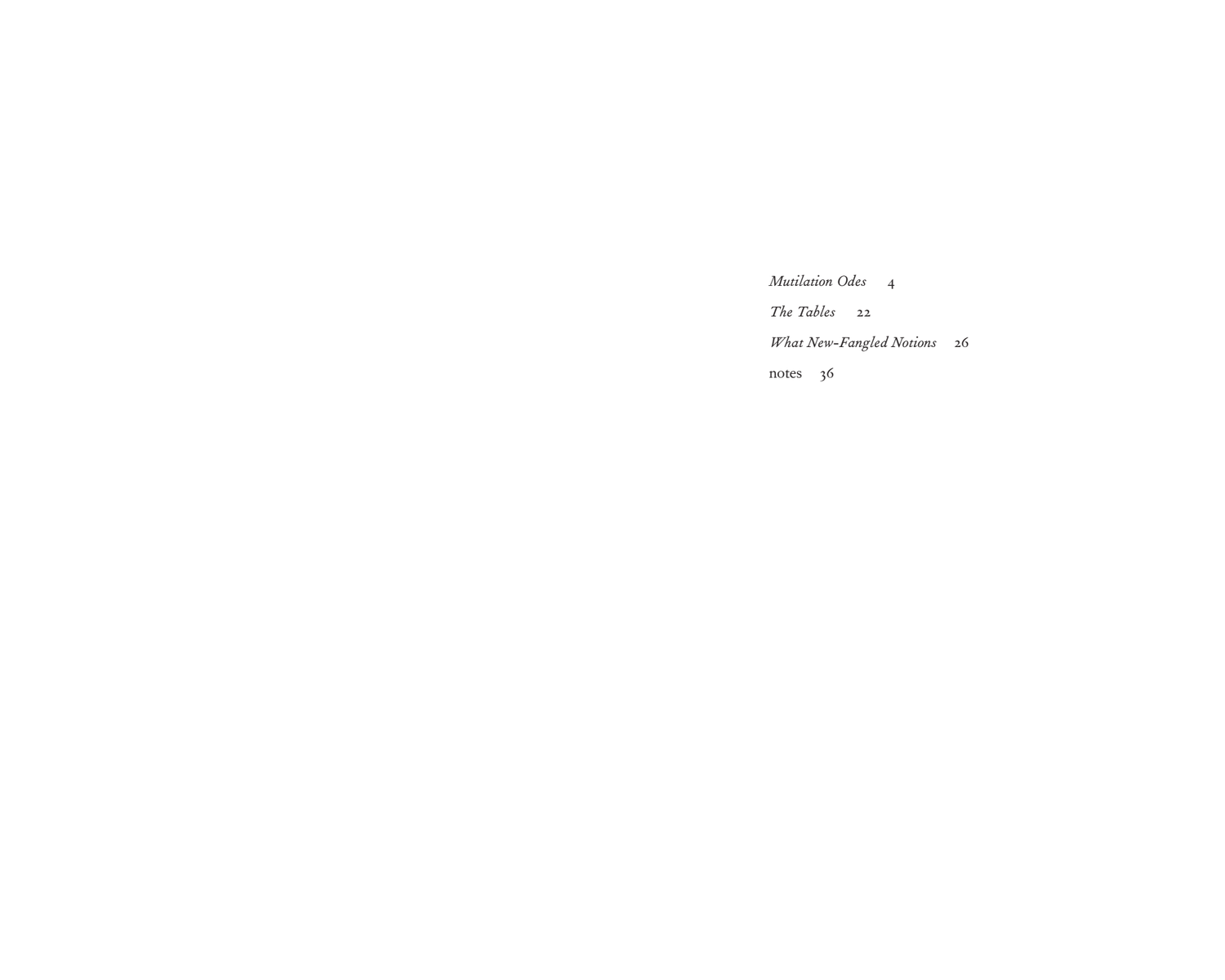safe do you think it safe? it is not safe is very safe said my intention is to carry sail during the night is not the same the same as on a bank of sand and shells saturday morning expected to be saved saw the sea ran so high seems a like I have not seen sent sent ashore severally shaken she waits there is good shelter

*Love is it's own rescue, for we — at our supremest, are but it's trembling Emblems*

Emily Dickinson, L522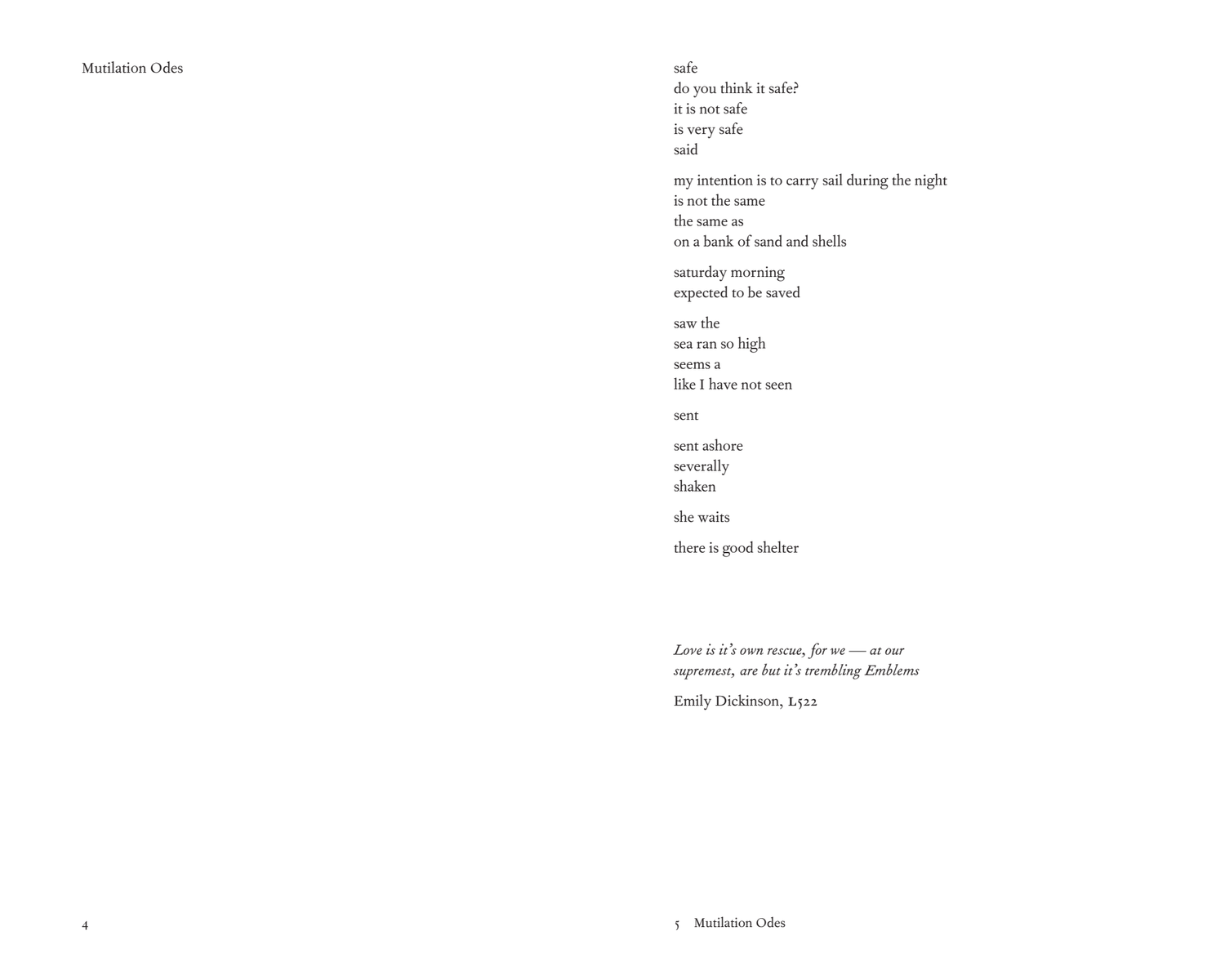keep a good look

out

look out

mine but just on loan

not much

not more

suppose have you any reason to suppose? it is supposed I am not sure I am sure a considerable surf the surf is so high in the swash swim from the vessel have not time to talk just now

*It is always by favour of nature that one knows something.* Ludwig Wittgenstein, *On Certainty*, 505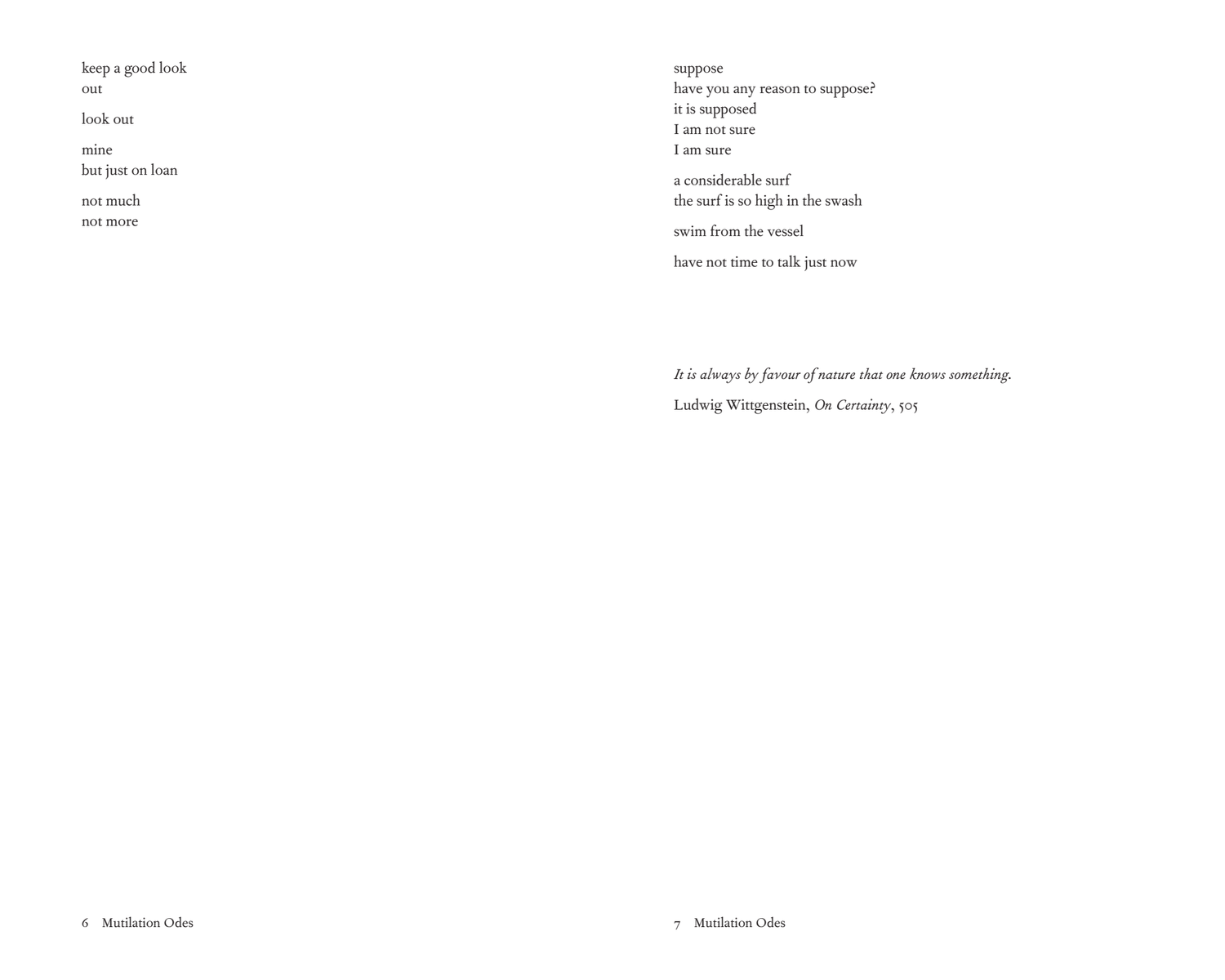is he prepared?

upon a bad principle upon a good principle private accounts

it is probable it is not probable

a new project has promised to

see *prove*

there is not proof what proof is there of? property cannot purchase her anchor put in, in distress

put into

put to sea

*What I put into words is no longer my possession.* Susan Howe, *My Emily Dickinson* (1985)

there is no reason there is reason to think what is the reason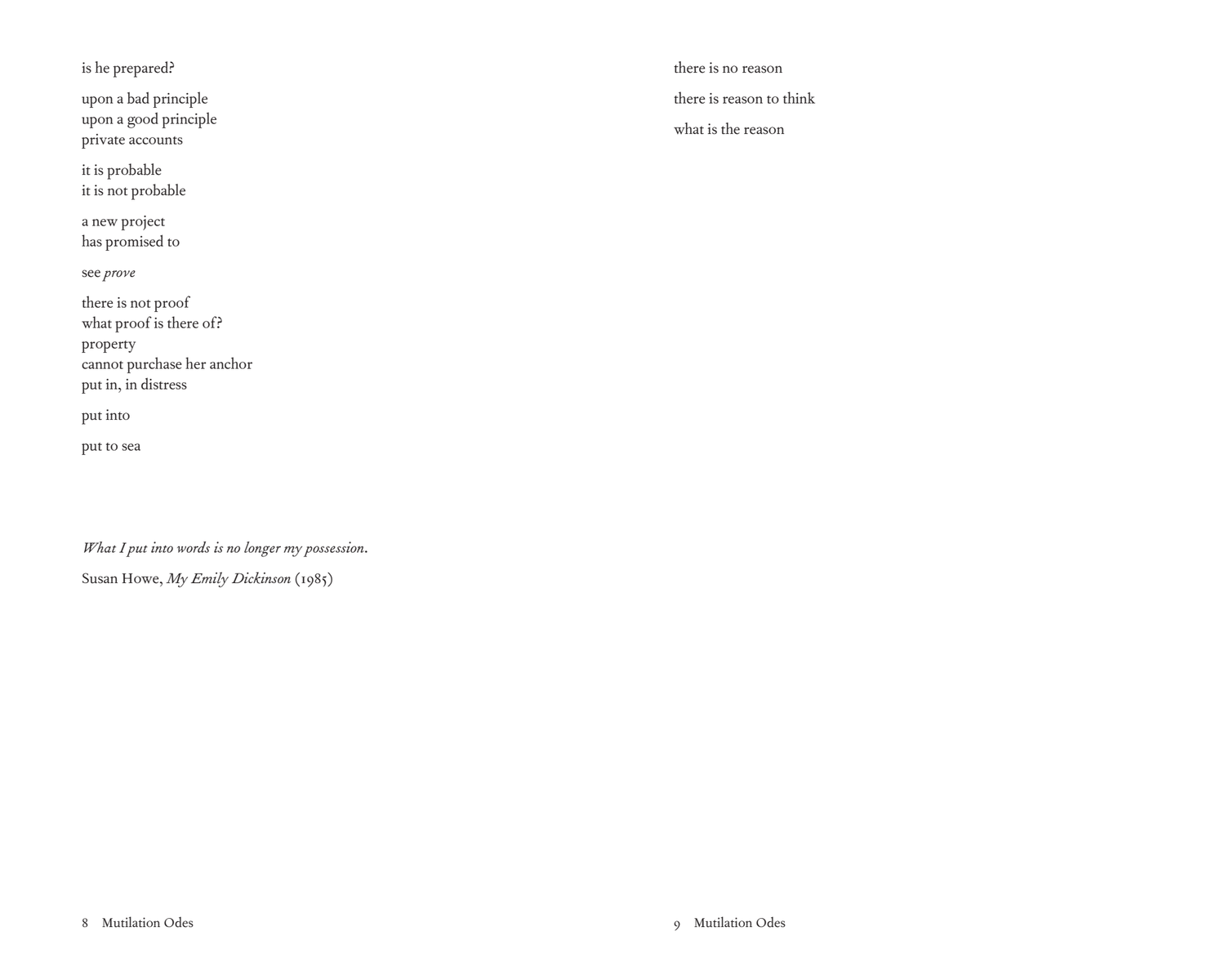close to the cloudy weather

upon the coast her colours are

where did you come from? concealed on board

what course does she steer? with the current

how many day's sail?

deeply laden there has been great delay

name unknown I do not know the name nature what is the nature of? need neither more nor less neither seen nor heard next accounts no danger no doubt no hopes no more no time no loss no gain nor notice the stranger's number is number of what number of?

*Nature is a Haunted House — but Art — a House that tries to be haunted.*

Emily Dickinson, L459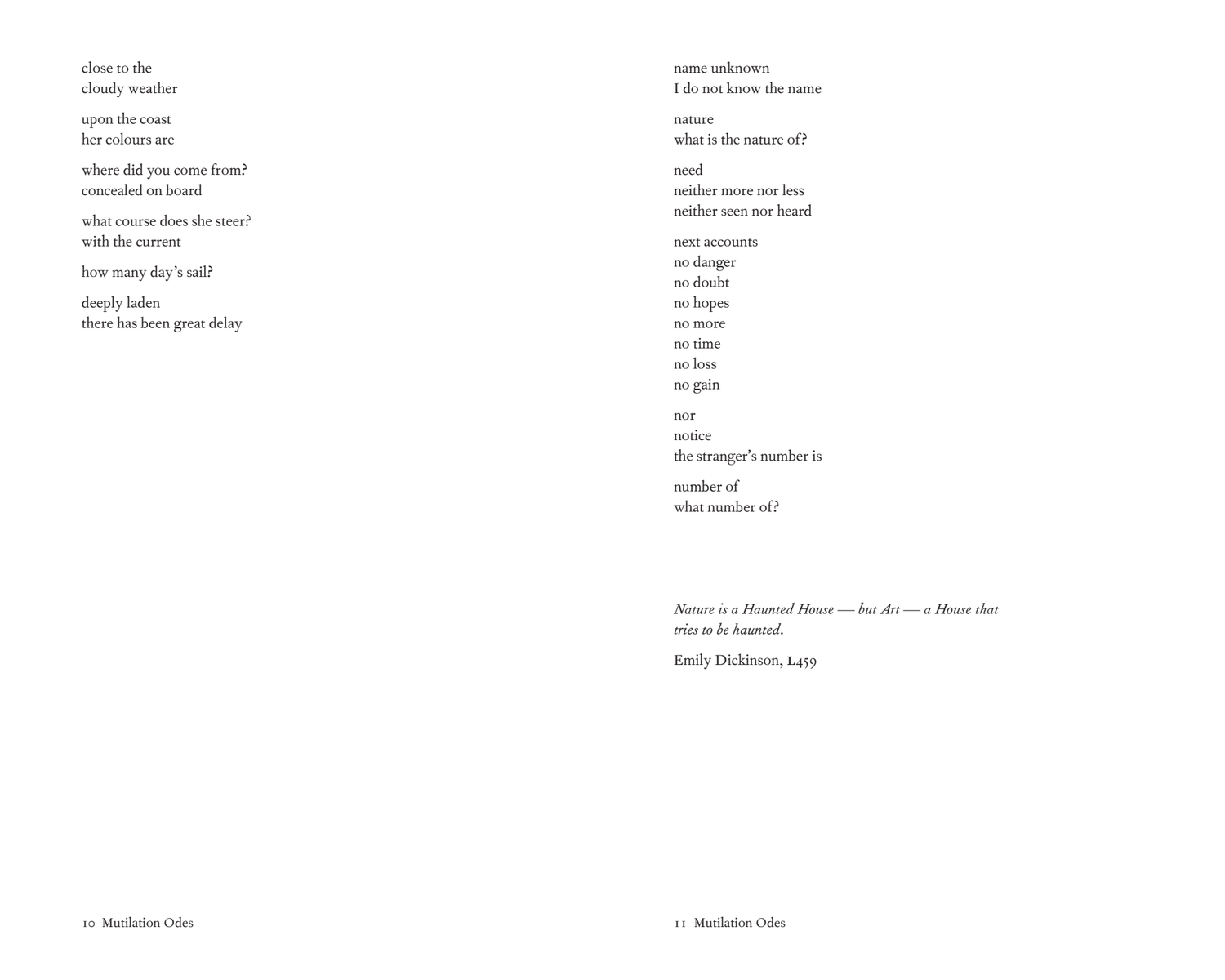must there?

name unknown

no time

no loss

no gain

none

far enough off has offered

obscured by obstacles

occasions off the land

are you going on shore at what place?

in what place are you prepared?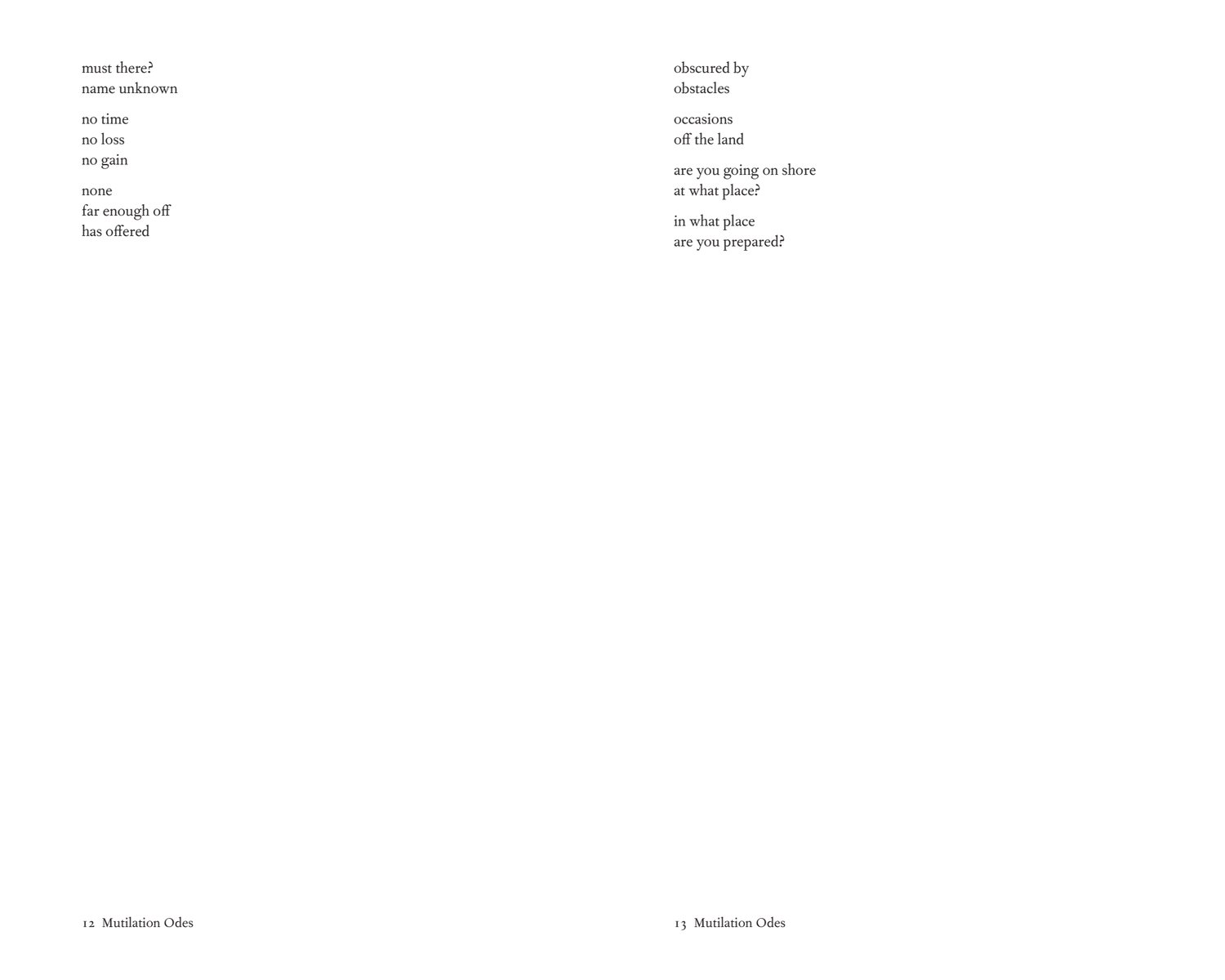sorrow all sorts

have you tried for soundings? spoke the spring to the cable you are standing into danger standing in standing out

straits of

vessel stranded near struck by a sea and carried away her perhaps he perhaps it perhaps she perhaps the

perhaps we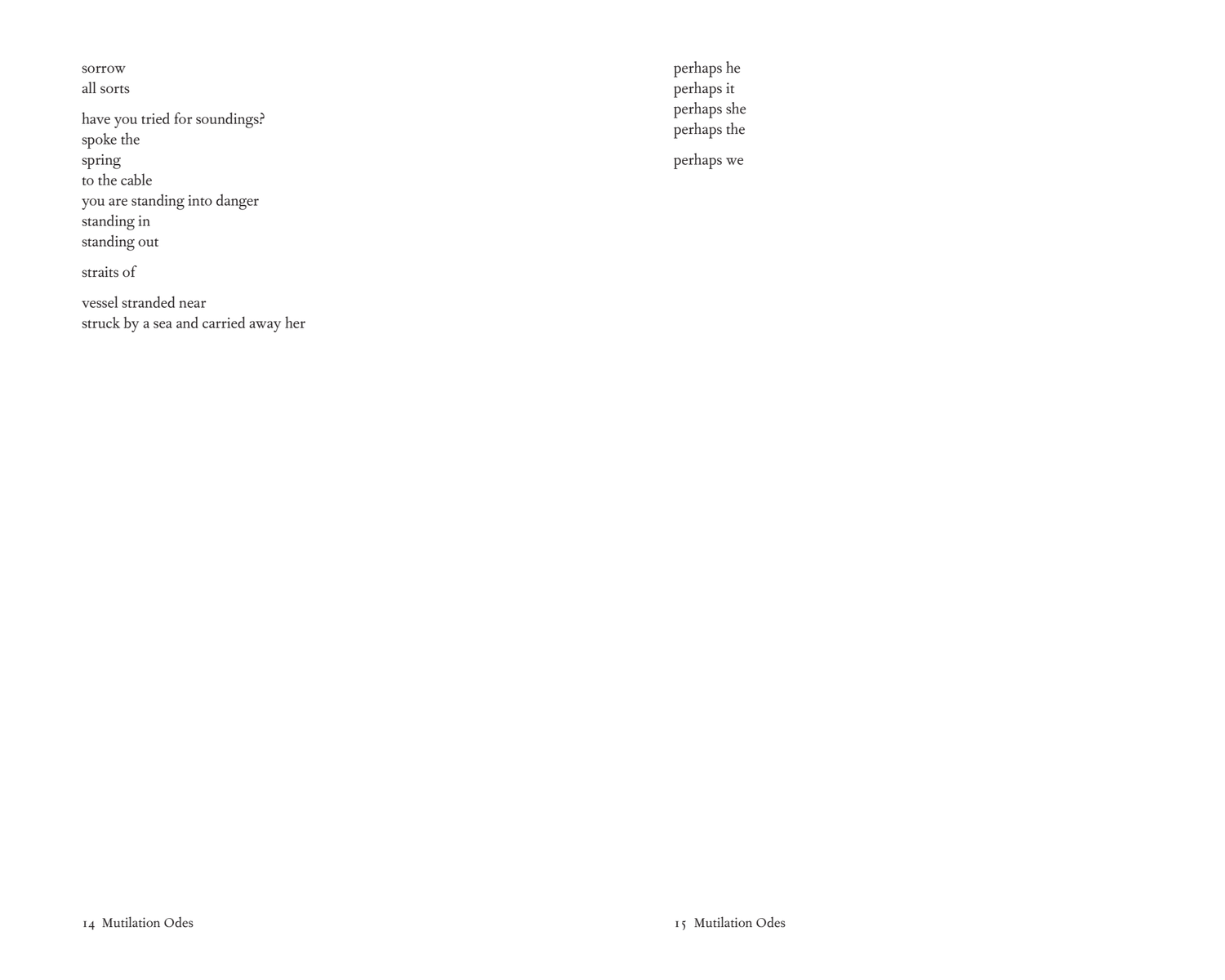| spanish colours                                     |
|-----------------------------------------------------|
| we spoke the                                        |
| spoke the                                           |
| was spoken on the                                   |
| is the standard<br>steering to the                  |
| see gale                                            |
| black streak                                        |
| red streak                                          |
| the coast is strewed with wrecks<br>has struck upon |
| by the sun                                          |
|                                                     |
|                                                     |

#### hence

hesitation high water I saw him hindered hoisted forward homeward above the horizon in an hour hove short a strange sail hovering about how many? dreadful hurries

*instinctive human supposition that any word may mean its opposite* Susan Howe, *My Emily Dickinson* (1985)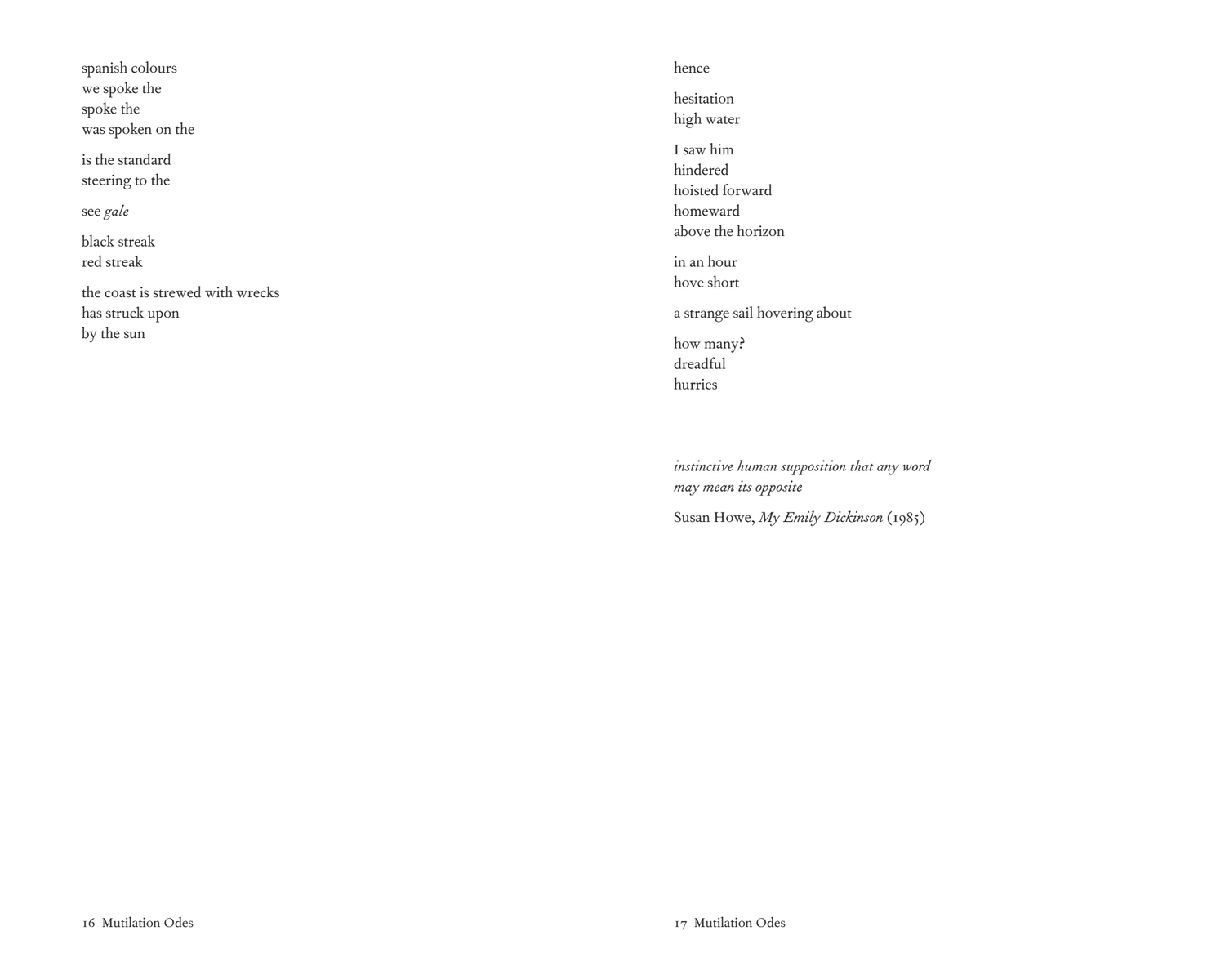there is only we have only opportunities our selves out of

more than. more time is necessary. most of the. the most. without any motive.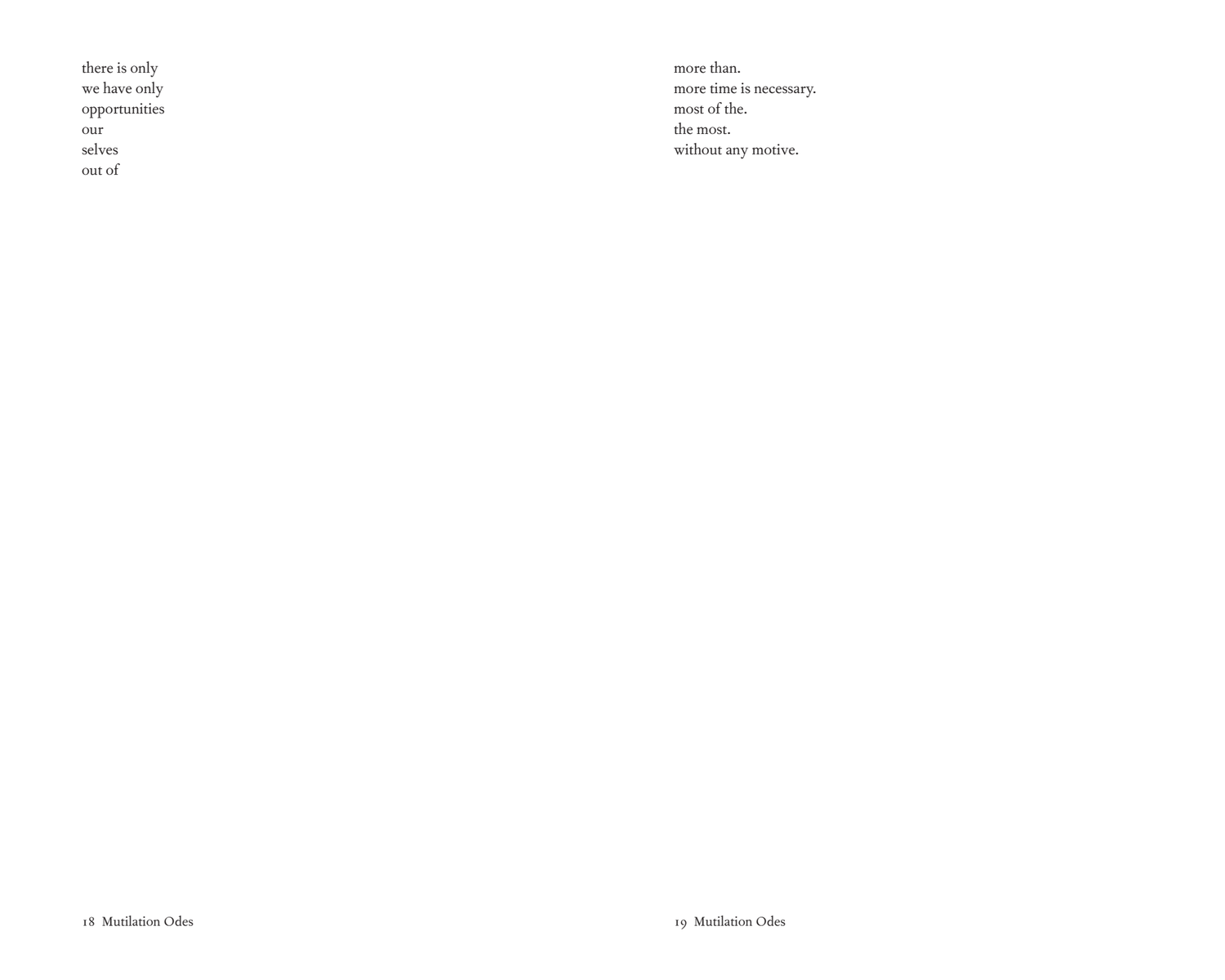*ask your questions*. sent in quest of

have you any questions to ask

I have some questions to ask

quick passage quite impossible

ask if ask the

ask them assorted numbers

assorted qualities are any of these words, mine?

few words

send word

*Ask your questions* ex Plato, *The Phaedrus* list of list of articles. literally very little very little to say.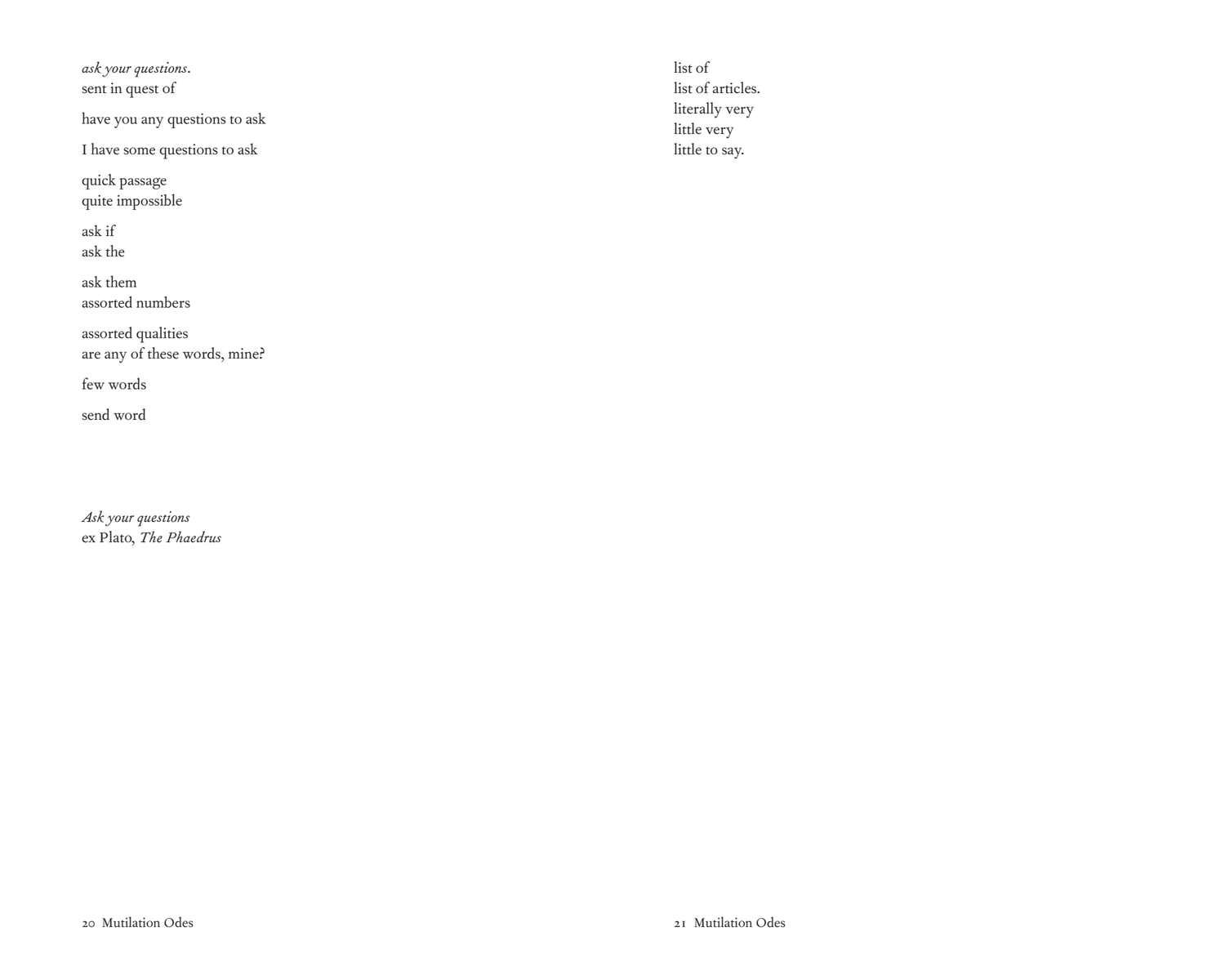| HAFAZ 38 JSKUJ | instances (s)                                                                       |
|----------------|-------------------------------------------------------------------------------------|
| HAFBA 39 JSKVK | another instance of                                                                 |
| HAFBY 40 JSKWL | are (is) the instance (s) remarkable (for) $\}$                                     |
| HAFCA 41 JSKXM | are (is) there any instance $(s)$ (of)?                                             |
| HAFCI 42 JSKYN | are (is) there any other instance (s) (of)?                                         |
| HAFDE 43 JSKZO | are (is) there any single instance $(s)$ of?                                        |
| HAFDO 44 JSLAQ | are these (is this) the first instance(s) (of)?                                     |
| HAFDU 45 JSLBR | are these (is this) the only instance $(s)$ (of)?<br>solitary instances             |
| HAFEB 46 JSLCS | are those (is that) the only instance $(s)$ (of)?<br>instances of transition        |
| HAFEC 47 JSLDT | as they are (it is) not the only instance (s) (of)<br>revealing instances           |
| HAFEF 48 JSLEU | as they are (it is) the only instance (s) (of)<br>concealed instances               |
| HAFEG 49 JSLFV | first instance (s) (of)<br>constitutive instances                                   |
| HAFEM 50 JSLGW | If these were (this was) not the only instance (s) (of)<br>instances of resemblance |
| HAFEP 51 JSLHX | if these were (this was) the only instance (s) (of)<br>unique instances             |
| HAFES 52 JSLIY | in every instance<br>deviant instances                                              |
| HAFEW 53 JSLJZ | in more than one instance<br>borderline instances                                   |
| HAFFI 54 JSLKA | in no instance                                                                      |
| HAFFY 55 JSLLB | instances of power<br>in these (this) instance (s)                                  |
| HAFGA 56 JSLMC | instances of association and aversion<br>in those (that) instance (s)               |
|                |                                                                                     |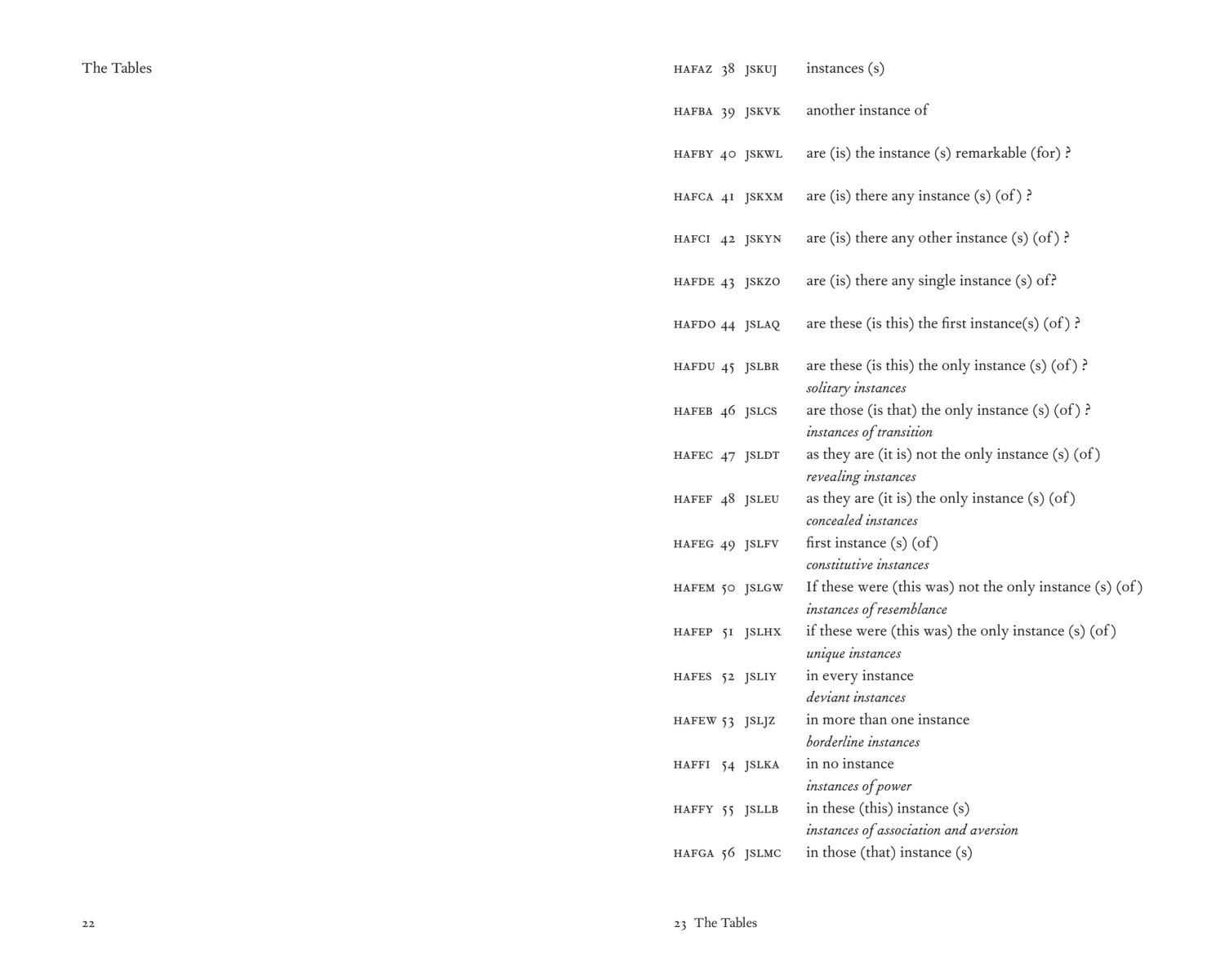|                |                | accessory instances                                |
|----------------|----------------|----------------------------------------------------|
| HAFGI 57 JSLND |                | instance (s) are (is) not remarkable for (because) |
|                |                | instances of alliance                              |
| HAFGY 58 JSLOE |                | instance (s) are (is) remarkable (for)             |
|                |                | crucial instances                                  |
|                | HAFHE 59 JSLPF | instance $(s)$ of                                  |
|                |                | instances of divergence                            |
| HAFHU 60 JSLQG |                | no instance (s) (of)                               |
|                |                | instances that open doors or gates                 |
| HAFID 61 JSLRH |                | no other instance $(s)$ $($ of $)$                 |
|                |                | summoning instances                                |
| HAFIJ 62 JSLSI |                | not an instance (of)                               |
|                |                | instances of the road                              |
| HAFIK 63 JSLTJ |                | not in these (this) instance (s)                   |
|                |                | instances of supplement                            |
| HAFIN 64 JSLUK |                | not in those (that) instance (s)                   |
|                |                | cleaving instances                                 |
| HAFIR 65 JSLVL |                | not the first instance $(s)$ $($ of $)$            |
|                |                | instances of the rod                               |
|                | HAFIT 66 JSLWM | not the only instance (of)                         |
|                |                | running instances                                  |
|                | HAFIX 67 JSLXN | only instance (of)                                 |
|                |                | doses of nature                                    |
| HAFIZ 68 JSLYO |                | remarkable instance (s) (of)                       |
|                |                | instances of struggle                              |
|                |                | suggestive instances                               |

*multipurpose instances*

*magical instances*

*So tables must be drawn up and a coordination of instances made, in such a way and with such organisation that* 

*the mind may be able to act upon them.*

*We have chosen to call the task and function of these three tables the* Presentation of instances to the intellect.

The twenty-seven *privileged instances* ex Francis Bacon, *The New Organon* (1620)

Code selections ex *Western Union Telegraphic Code*, *Five-Letter Edition* (1917)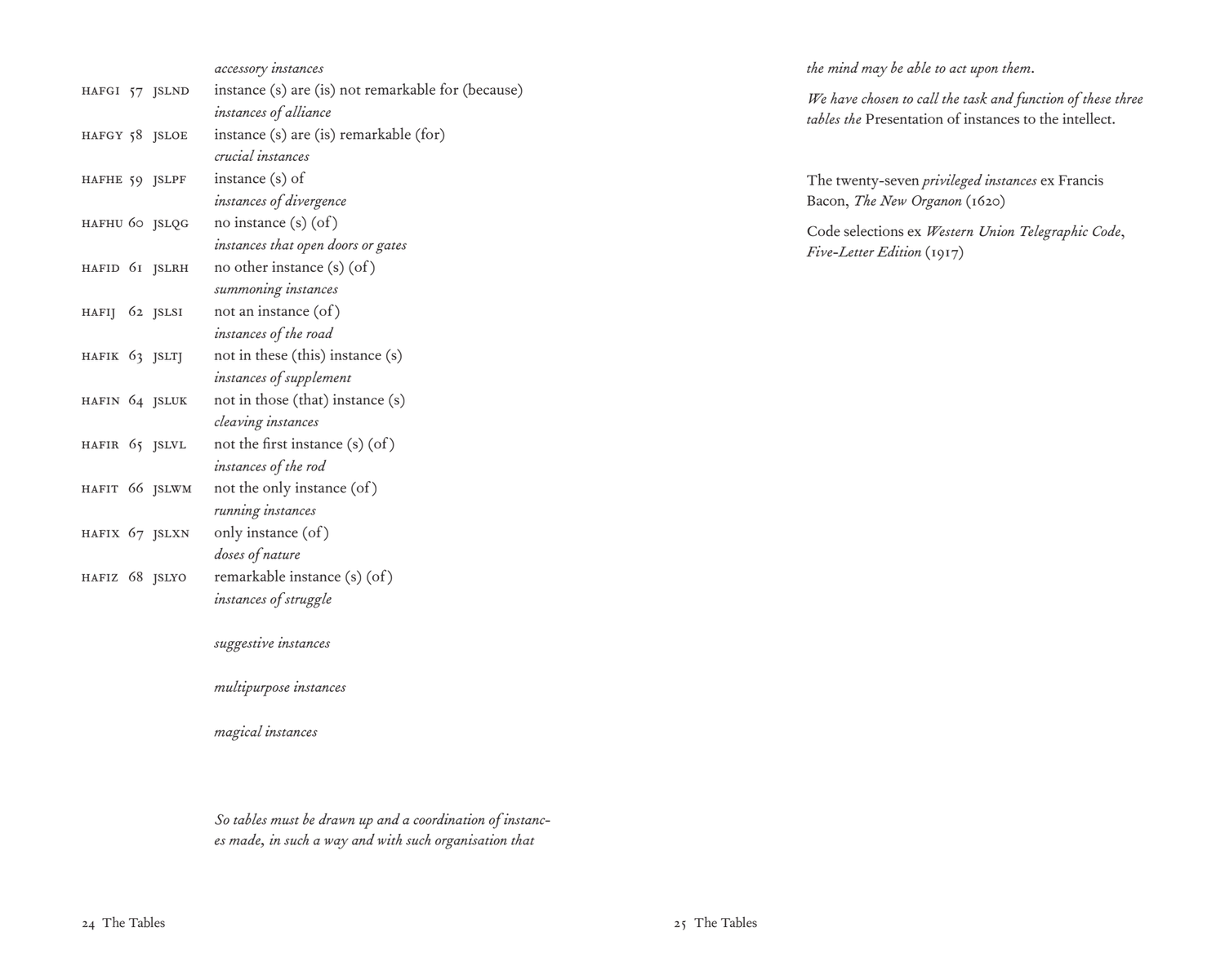| $\mathbf{W}$                                                                                                                                                                                                                                                                                                                                                                                                                                                                                |  |
|---------------------------------------------------------------------------------------------------------------------------------------------------------------------------------------------------------------------------------------------------------------------------------------------------------------------------------------------------------------------------------------------------------------------------------------------------------------------------------------------|--|
| $\operatorname{wh}$                                                                                                                                                                                                                                                                                                                                                                                                                                                                         |  |
|                                                                                                                                                                                                                                                                                                                                                                                                                                                                                             |  |
|                                                                                                                                                                                                                                                                                                                                                                                                                                                                                             |  |
| we.                                                                                                                                                                                                                                                                                                                                                                                                                                                                                         |  |
| you.                                                                                                                                                                                                                                                                                                                                                                                                                                                                                        |  |
|                                                                                                                                                                                                                                                                                                                                                                                                                                                                                             |  |
|                                                                                                                                                                                                                                                                                                                                                                                                                                                                                             |  |
| How are you?                                                                                                                                                                                                                                                                                                                                                                                                                                                                                |  |
| Who are you?                                                                                                                                                                                                                                                                                                                                                                                                                                                                                |  |
| Why are you?                                                                                                                                                                                                                                                                                                                                                                                                                                                                                |  |
|                                                                                                                                                                                                                                                                                                                                                                                                                                                                                             |  |
|                                                                                                                                                                                                                                                                                                                                                                                                                                                                                             |  |
|                                                                                                                                                                                                                                                                                                                                                                                                                                                                                             |  |
| weave                                                                                                                                                                                                                                                                                                                                                                                                                                                                                       |  |
| woof                                                                                                                                                                                                                                                                                                                                                                                                                                                                                        |  |
| view                                                                                                                                                                                                                                                                                                                                                                                                                                                                                        |  |
| $\mathrm{if}% \begin{bmatrix} \left( \mathbf{r},\mathbf{r}\right) \left( \mathbf{r},\mathbf{r}\right) \left( \mathbf{r},\mathbf{r}\right) \left( \mathbf{r},\mathbf{r}\right) \left( \mathbf{r},\mathbf{r}\right) \left( \mathbf{r},\mathbf{r}\right) \left( \mathbf{r},\mathbf{r}\right) \left( \mathbf{r},\mathbf{r}\right) \left( \mathbf{r},\mathbf{r}\right) \left( \mathbf{r},\mathbf{r}\right) \left( \mathbf{r},\mathbf{r}\right) \left( \mathbf{r},\mathbf{r}\right) \left( \math$ |  |
| $_{\mathrm{of}}$                                                                                                                                                                                                                                                                                                                                                                                                                                                                            |  |
| $\circ \text{ff}$                                                                                                                                                                                                                                                                                                                                                                                                                                                                           |  |
| few.                                                                                                                                                                                                                                                                                                                                                                                                                                                                                        |  |
| How few we are.                                                                                                                                                                                                                                                                                                                                                                                                                                                                             |  |
|                                                                                                                                                                                                                                                                                                                                                                                                                                                                                             |  |
|                                                                                                                                                                                                                                                                                                                                                                                                                                                                                             |  |
| the                                                                                                                                                                                                                                                                                                                                                                                                                                                                                         |  |
| thigh                                                                                                                                                                                                                                                                                                                                                                                                                                                                                       |  |
| thy                                                                                                                                                                                                                                                                                                                                                                                                                                                                                         |  |
|                                                                                                                                                                                                                                                                                                                                                                                                                                                                                             |  |
|                                                                                                                                                                                                                                                                                                                                                                                                                                                                                             |  |
| Why are you any?                                                                                                                                                                                                                                                                                                                                                                                                                                                                            |  |

—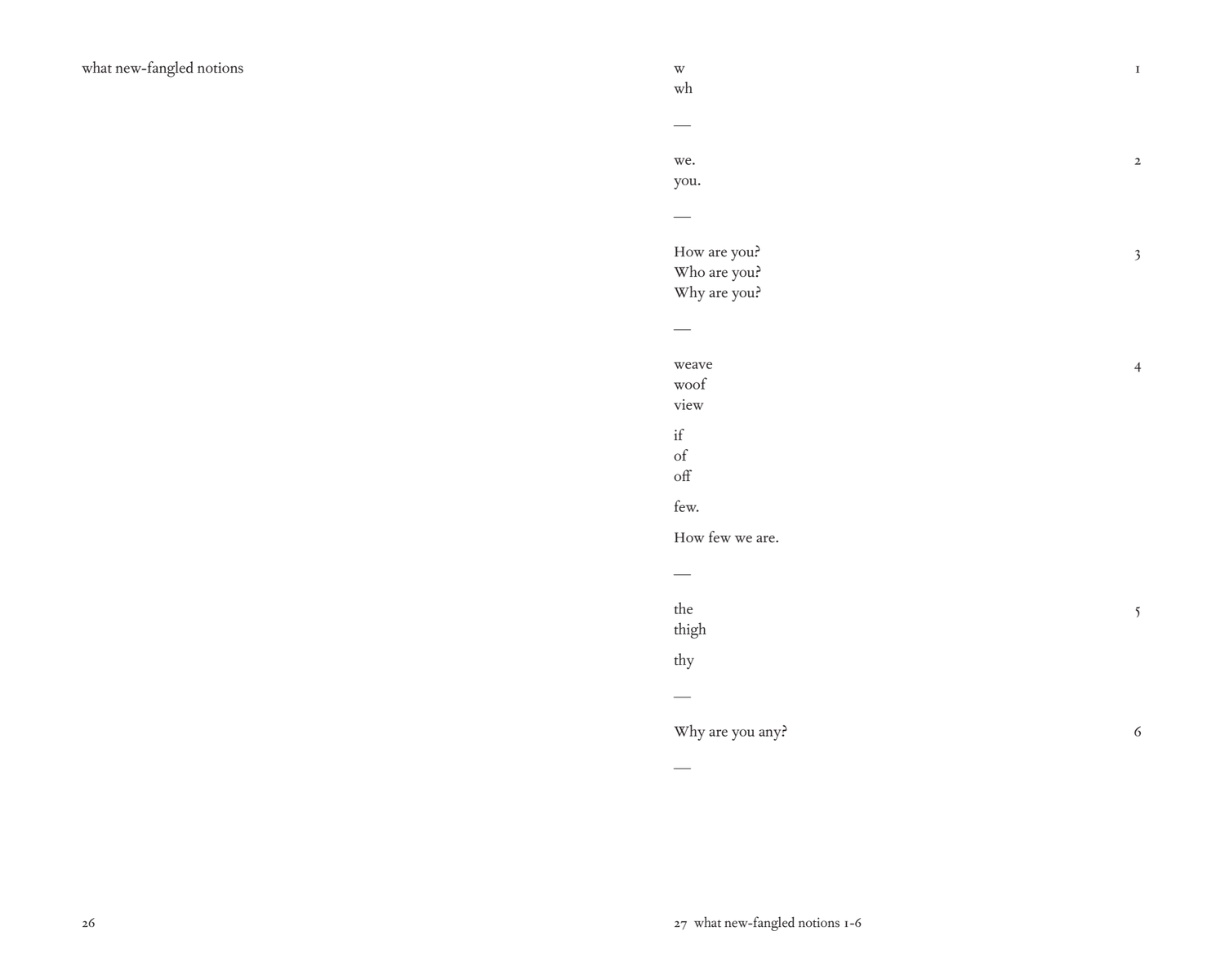| My whip.<br>My mouth.                                                               | $\overline{7}$ | The rough mob.<br>The ripple on the river.                                              | I <sub>2</sub> |
|-------------------------------------------------------------------------------------|----------------|-----------------------------------------------------------------------------------------|----------------|
| The arm.<br>My whim.                                                                |                | The fine view of the river from the bluff.<br>In the flume near the mill.               |                |
|                                                                                     |                |                                                                                         |                |
| How willful you are!<br>The olive.<br>Will you move the olive?                      | 8              | I fear I will rob you.<br>I hear a rumble.                                              | 13             |
| Will you move?                                                                      |                | We were by the mouth of the river.                                                      |                |
| How far off will you be?                                                            |                |                                                                                         |                |
| How high will you be?                                                               |                | The pronoun she.<br>Pull the rope.                                                      | 14             |
| Moonshine.                                                                          | $\mathcal{O}$  | Will you bore a hole in the wall?<br>Will you roam far from home?                       |                |
|                                                                                     |                | Will you be here with your violin?                                                      |                |
| We were on the high bluff by the river.<br>The far river view.                      | IO             |                                                                                         |                |
| Were you in the blue room?                                                          |                | Are you warm?                                                                           | 15             |
| How few are here!                                                                   |                | I fear I will bore you.                                                                 |                |
|                                                                                     |                | Are you warm enough?                                                                    |                |
| Will you relieve me?<br>Will you leave me the ripe olive?<br>Will you rely upon me? | <b>II</b>      | Will you be on the hill or near the shore?<br>Pull for the shore.                       | 16             |
| Will you reprove me?<br>How far will you run?                                       |                | In the hollow near the mill.<br>On the bureau in my room.<br>On the knoll by the river. |                |
|                                                                                     |                | Pull for the shore.                                                                     |                |
|                                                                                     |                |                                                                                         |                |

—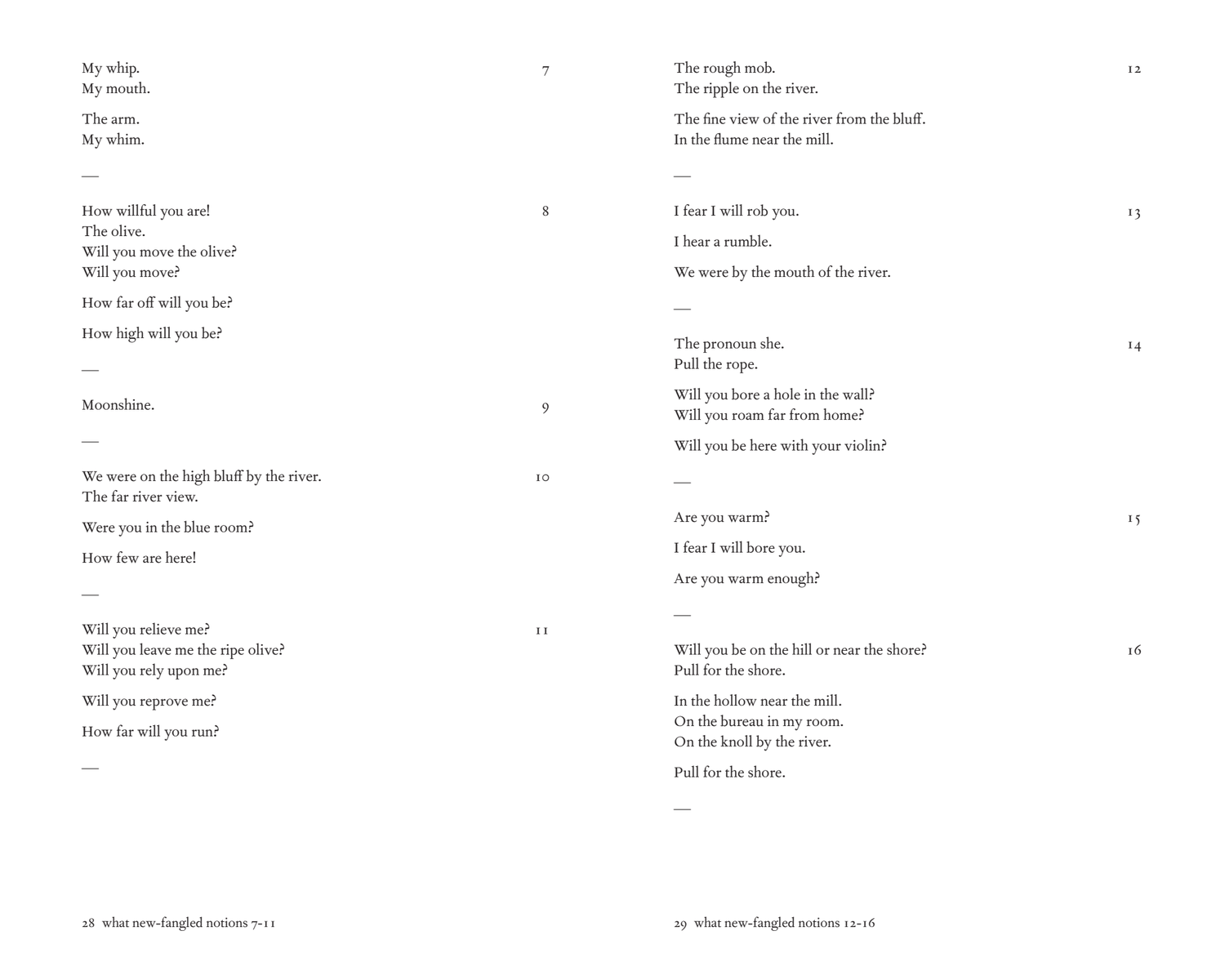| The overflow from the river below the high bluff.<br>The mole in the mill.<br>I rove far from home.<br>You know both.<br>Throw me a pillow.<br>I hope you will hear of reform.<br>Why will you mope in your room? | 17<br>18        | A short proverb will be a fine motto for you.<br>One of my front teeth.<br>One hour of my time.<br>Put the oval mirror in the other room.<br>A trip to the moon. | 22<br>23 |
|-------------------------------------------------------------------------------------------------------------------------------------------------------------------------------------------------------------------|-----------------|------------------------------------------------------------------------------------------------------------------------------------------------------------------|----------|
| Are you lonely?<br>Will you bore a hole in the wall?<br>My knife will be sharp enough.                                                                                                                            |                 | third tide told<br>We were out in deep water.<br>drown<br>drone<br>drop<br>How do you know?                                                                      | 24       |
| I have bought a violin.<br>You are right.<br>I will not be home to-night.                                                                                                                                         | 19              | doubt<br>done<br>down<br>How do you do?<br>Will you open the door for me?                                                                                        | 25a      |
| Were you out in the water?<br>Will you float near the shore?<br>Are you fleet of foot?<br>A fine point.<br>You might pout over it a little.<br>Your bright wit. A trite proverb.                                  | 20              | I will shut the window for you.<br>I will shut the window for you.<br>Will you open the door for me?                                                             | 25b      |
| Will you tune my violin for me?<br>What a beautiful tulip!                                                                                                                                                        | $2\,\mathrm{I}$ |                                                                                                                                                                  |          |

—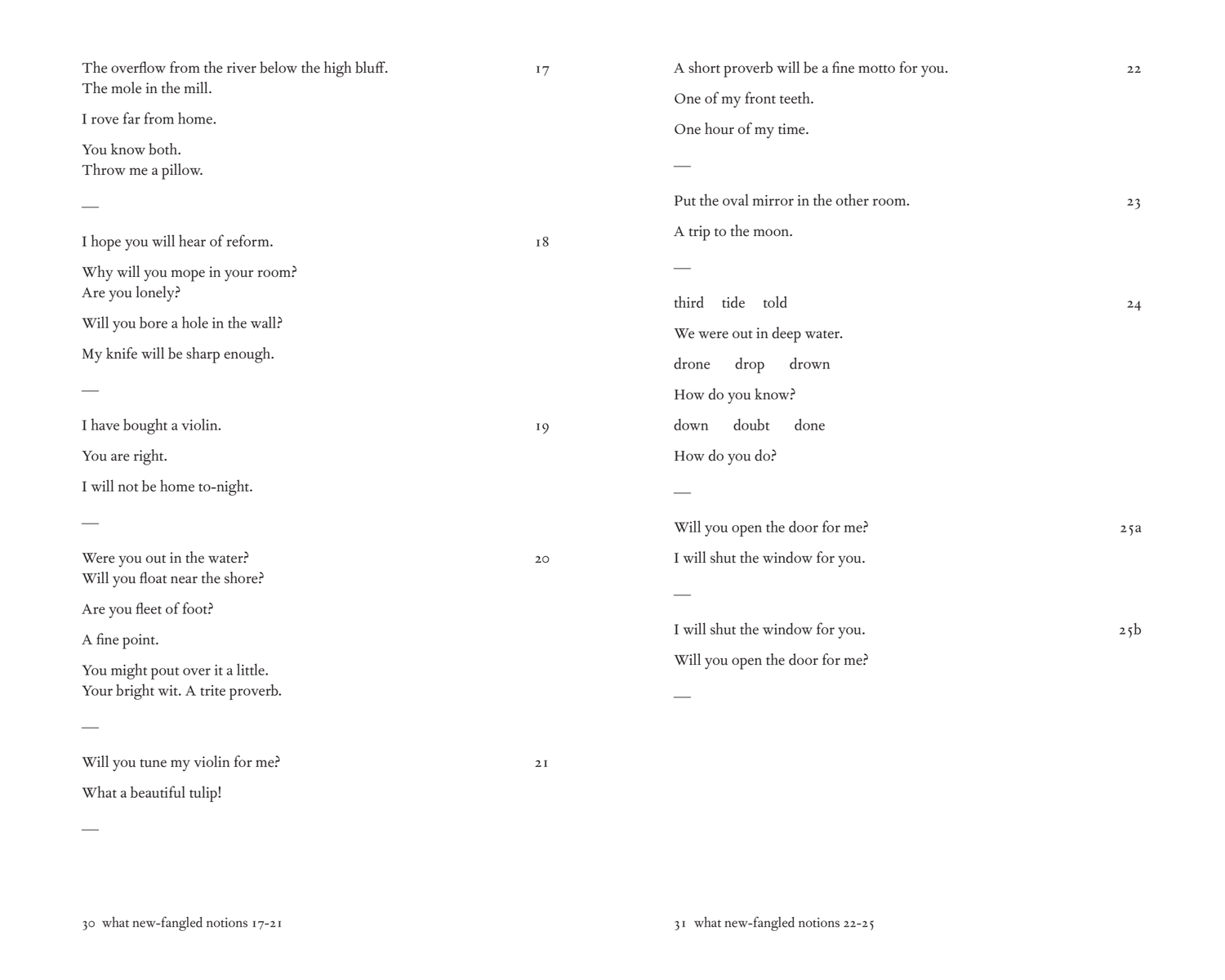| I will dream about it.                                                                  | 26             | Do you know the depth of the well?                                                     | 33 |
|-----------------------------------------------------------------------------------------|----------------|----------------------------------------------------------------------------------------|----|
| No doubt you will hear the rumor.                                                       |                | We ought to put up a tablet in memory of the event.                                    |    |
| It will dwindle to a fine point.<br>A dipperful of water.                               |                |                                                                                        |    |
| The water will drip on the floor.                                                       |                | What will the end be?                                                                  | 34 |
|                                                                                         |                |                                                                                        |    |
| I did not write but I will.                                                             | 27             | How thick will the book be?                                                            | 35 |
|                                                                                         |                |                                                                                        |    |
| I fear that we shall be thrown over the dashboard.                                      | 28             | Look at that kite high up in the air.                                                  | 36 |
| That will be too abrupt.                                                                |                | A beautiful book bound in red.                                                         |    |
|                                                                                         |                |                                                                                        |    |
| Where did you turn off the road?<br>Where will you be to-night?<br>That will be enough. | 29             | What an awkward man!                                                                   | 37 |
|                                                                                         |                |                                                                                        |    |
|                                                                                         |                | We were under an oak tree.                                                             | 38 |
| A little matter should not baffle you.                                                  | 30             | I would like to have a full account of that affair.<br>I left my account book at home. |    |
| It might not happen to be the right man.                                                |                |                                                                                        |    |
|                                                                                         |                |                                                                                        |    |
| What have you on top of your head?                                                      | 3 <sub>1</sub> | shocking<br>thinking<br>blacking<br>calling<br>blowing<br>winding                      | 39 |
| Anywhere you wish.                                                                      |                | Did you find me the book belonging to my father?                                       |    |
|                                                                                         | 3 <sup>2</sup> | borrowing<br>bragging<br>breathing<br>brimming<br>climbing<br>cramming                 |    |
| The man fell from the ladder.<br>Have you found any error in the proof?                 |                | We were in a high wind blowing hard from the north.                                    |    |
| I want the right definition of the word.                                                |                | Can you hear the booming of the cannon?                                                |    |
|                                                                                         |                |                                                                                        |    |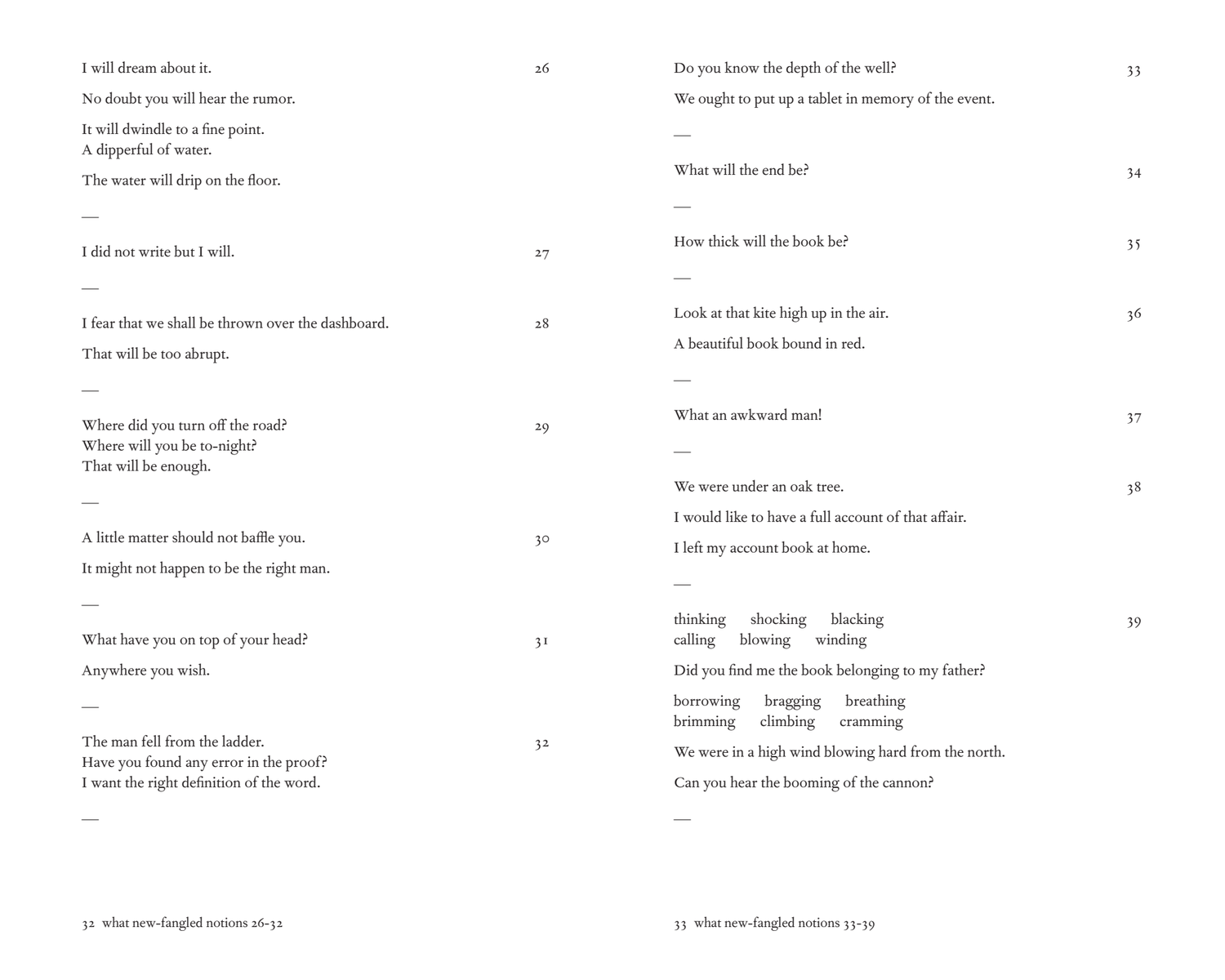Are you trying to kill time? 40

—

—

—

—

—

The men were digging for gold.

Do you remember the multiplication table? 41 That will pave the way for you.

When I came I found your gate wide open. 42 I see you are inclined to be critical.

I have sold that house. 43 I went there yesterday. Give me some simple story.

Can you swim? This is a sweet apple.

The bird flew swiftly over the water.

I caught a glimpse of you going around the corner. 44 Seeing is believing.

We crossed a ridge of the mountains. 45

We crossed a bridge over a stream.

At last we are home safe and sound.

*…that there can be no orderly progress in mental development without language…*

Lillie Eginton Warren, in Chapter ix "Invented or 'Pathological' Language." *Defective Speech and Deafness*  $(1895)$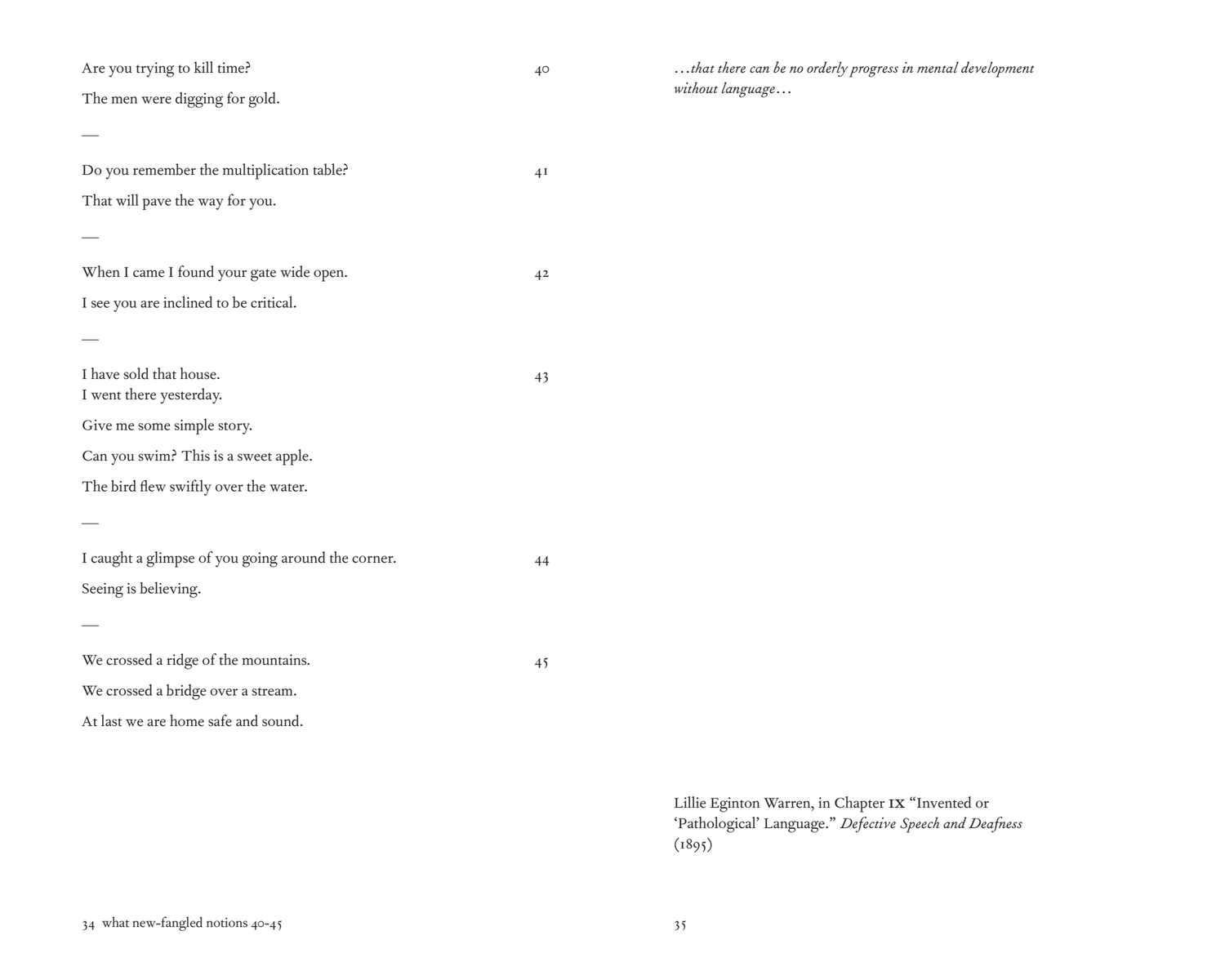notes

This gathering of three longer and/or more elaborate workings represents my early forays into telegraphic and signal codes, and a more recent derivation from a non-telegraphic text. It appears in the same month as *trench code variations* and *Centones* / *Derivations*. What the three volumes don't capture is much of my telegraphic codes work. That is left to another day, other volumes.

## *Mutilation Odes*

This piece was compiled in the sober fall of 2001, early in my exploration of telegraphic codes. The whole is derived primarily from phrases in Henry J. Rogers, *The Telegraph Dictionary and Seamen's Signal Book* (1845). One rule governed the taking: expressions could be skipped, but all expressions were taken moving forward, not back up the alphabetical entries.

*The Telegraph Dictionary* appeared around the point of transition to Morse's Electro-Magnetic Telegraph, which had gone into service only the year before. Like signal and the commercial telegraphic codes, it is arranged much like a thesaurus, with expressions grouped around key words. Such codes offered secrecy and – most importantly – data compression.

A scan of the Harvard copy of this code — the very one I worked with before it was scanned and removed from circulation — is at

https://books.google.com/books?id=4FIpAAAAYAAJ

*Mutilation Odes* was privately "published" in 2001; it can also be found at

http://asfaltics.tumblr.com/tagged/mutilation-odes

# *The Tables*

Compiled in August 2003. Translations of the *instances* of Francis Bacon are from the edition of *TheNew Organon* edited by Lisa Jardine and Michael Silvertthorne (Cambridge UP, 2000).

The piece originally appeared as a broadside, and was later published by Kenneth FitzGerald in his *News of the Whirled* 4 (2004). It can also be viewed at

http://asfaltics.tumblr.com/post/25523381708/the-tables

## *What New-Fangled Notions*

This text was derived from Lillie Eginton Warren, *The Warren Method of Expression Reading and Numerical Cipher* (1898). My source was the Library of Congress copy PN4111 .W35 — digitized November 30, 2012 and available at

https://archive.org/details/warrenmethodofexoowarr

Lillie Eginton Warren (1859-1926) was a teacher, speech therapist, and author of several books on speech therapy and a system of reading facial expressions for the deaf. Her system of reading facial expressions, and learning to enunciate with them, is described in US Patent No. 726,484 *Means for teaching reading of the facial expressions which occur in speaking* (1903). The figure in that patent is almost certainly Warren herself, a view supported by physical descriptions of Warren in her passport applications of 1901 and 1916.

Shown below are patent figures 1-3, representing the facial expressions accompanying the utterance of letters 'w,' 'wh' and long and short 'oo;' the utterance of consonants 'y,' long 'e' and short 'i;' and the expression of broad 'a,' 'i,' 'e,' 'ah,' and short 'o,' respectively.



I stumbled onto Warren via a patent search for "sentences" (via espacenet). Her patent led to the *Warren Method* (1898), that consists largely of phrases and sentences, arranged to feature specific sounds to be practiced. The patent is in some ways a necessary companion to the *Method*, because it illustrates the facial expressions. (The *Method* is in typescript, probably submitted to LC to secure copyright; I assume that the illustrations in the 1902 London edition, which I have not seen, are either the figures from the patent, or photographs from which they probably were drawn.)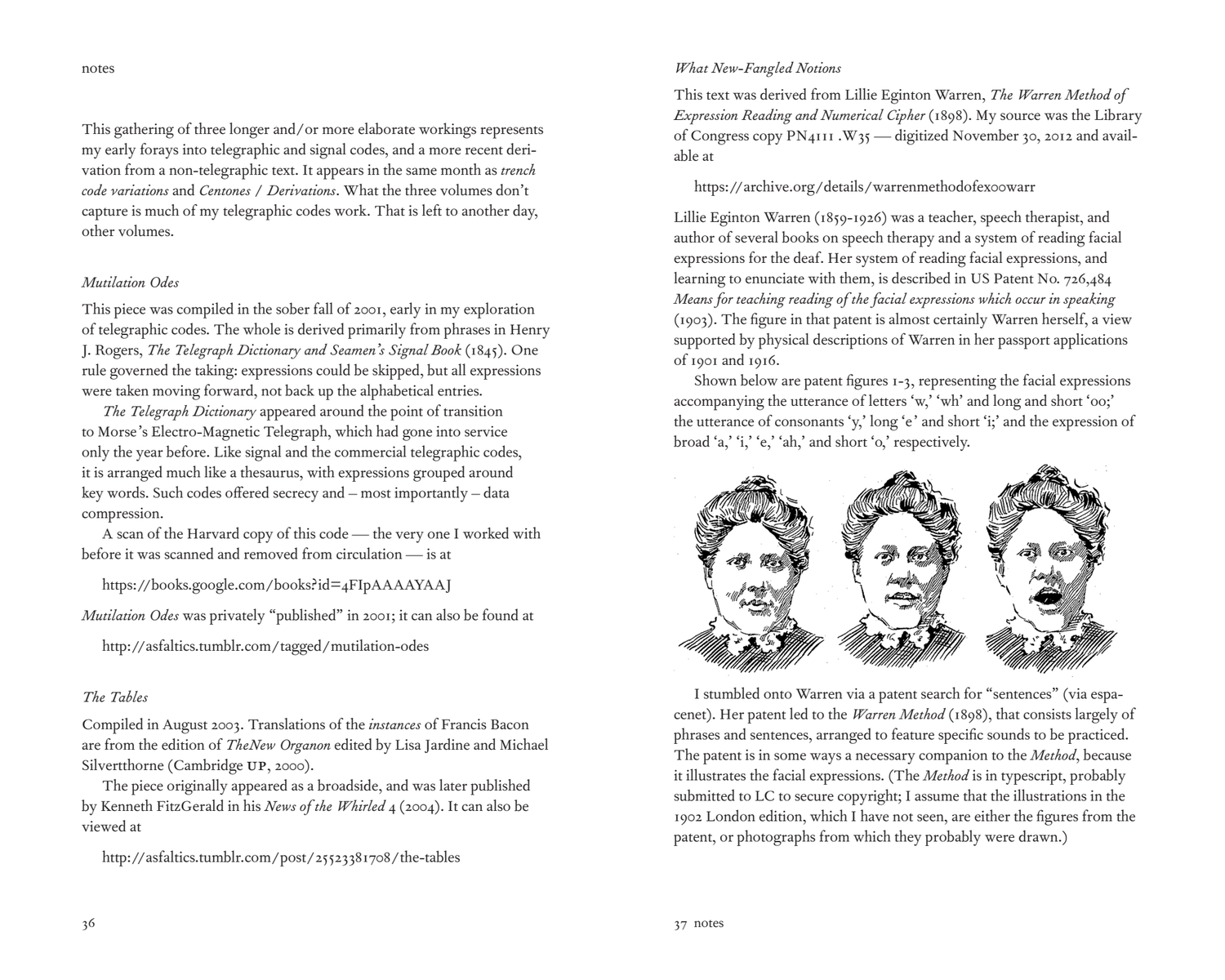The patent — and the sixteen expressions, each one of which is illustrated — are discussed at

http://shedone.tumblr.com/post/70644360554/ what-powerful-chains-of-circumstances

As for the phrase sequences, there is no logic to their arrangement beyond the sounds they feature. The exemplary sentences yield poetic non sequiturs throughout, aided by the alliteration that is necessarily built into the 16 categories of sound "expressions."

With only a couple of exceptions, I have restricted the selections in each of my 45 derivations to sentences as they appear on only a single page, and generally in the order in which they appear there. For every selected sentence, of course, several intervening sentences might have been passed over in silence. Forty-five different pieces — indeed, many more than that might be created from the same source.

One tries to imagine a moment in which Warren might have written a phrase down, how it might have related to her own life or experience. One wants to know more about her life, her students, the families she worked with.

The phrases bring to mind Gertrude Stein's *Short Sentences* (1932) in the way that local opportunities for "meaning" arise, and in turn fall as one passes from one line, to another, and another. Pre-echoing the Stein text, but not evident in my own selections, are personal names that sometimes appear in Warren's sentences, e.g. —

*Will William be here?* (p14) *How noble in William!* (p21) *Rover will be here with me.* (p23) *Did James pass the June examination for College?* (p80) *John and Virginia have started on their journey.* (p80)

The derivations are a form of *cento* — a poetical work wholly composed of verses or passages taken from other authors but disposed in a new form or order. *What New-Fangled Notions* appeared in 2014 at

http://asfaltics.tumblr.com/tagged/lillie+eginton+warren

# *Lillie Eginton Warren*

Warren was born in Newtonville (a near suburb of Boston) in 1859, the daughter of the American engraver and landscape painter Asa Coolidge Warren (1819-1904) and his wife Hannah (Abigail Allen Hoyt, 1824-?).

 She lived, taught and managed a school in New York until 1904. A possibly self-authored article entitled "Miss Lillie Eginton Warren, inventor of a method of Expression Reading," in *The Successful American* 5:2 (February 1902) provides a promotional account of her professional work —

*She came to New York City in childhood, where she received her education in the public schools and the Normal College. She began her life work in 1879, as a teacher of deaf and dumb children. Besides teaching them to speak and to understand speech from the speaker's face, she had considerable success in developing a dormant sense of hearing. In 1892 she opened her School of Articulation, not only for deaf children but for all with defects of speech. It is now located at 124 East Twenty-eighth Street, New York City.*

*The following year, 1893, was marked by the invention of a method of Expression Reading, the thing that makes her name noteworthy. This is a much-simplified method of teaching to the adult hard-of-hearing what is commonly called "lip-reading." In her work with the child, Miss Warren had found that the forty-odd sounds of the English language are revealed in sixteen outward manifestations. Though the organs of articulation are more or less hidden, their activity produces certain definite effects on the muscles of the face. These effects or pictures the student memorizes, learning to associate each with its proper sound. Practice enables the eye to follow the changing of one into the other, thus perceiving words and sentences. In this way the adult is saved from spending many tedious hours in studying articulative movements, and is put directly in communication with other persons.*

*This invention made Miss Warren at once a leader in her chosen work. She first spoke in public regarding the new invention at a Chautauqua meeting in July, 1894. Her book on "Defective Speech and Deafness" was published the same year. From this time on the work of the school developed rapidly. Branch schools were established in Boston, Philadelphia and Washington. Among her teachers she numbers one of her own pupils. Hundreds have been successfully taught this new method of speech-reading in the last eight years.*

More on the Warren Articulation School is found in Edward Allen Fay, *Histories of American Schools for the Deaf, 1817-1893* (vol 3, 1893). Progress is slow but gradual, the article concludes : *How gradually can be appreciated by those only who have daily led the pupil step by step, against his will, through the early difficulties of learning to listen.*